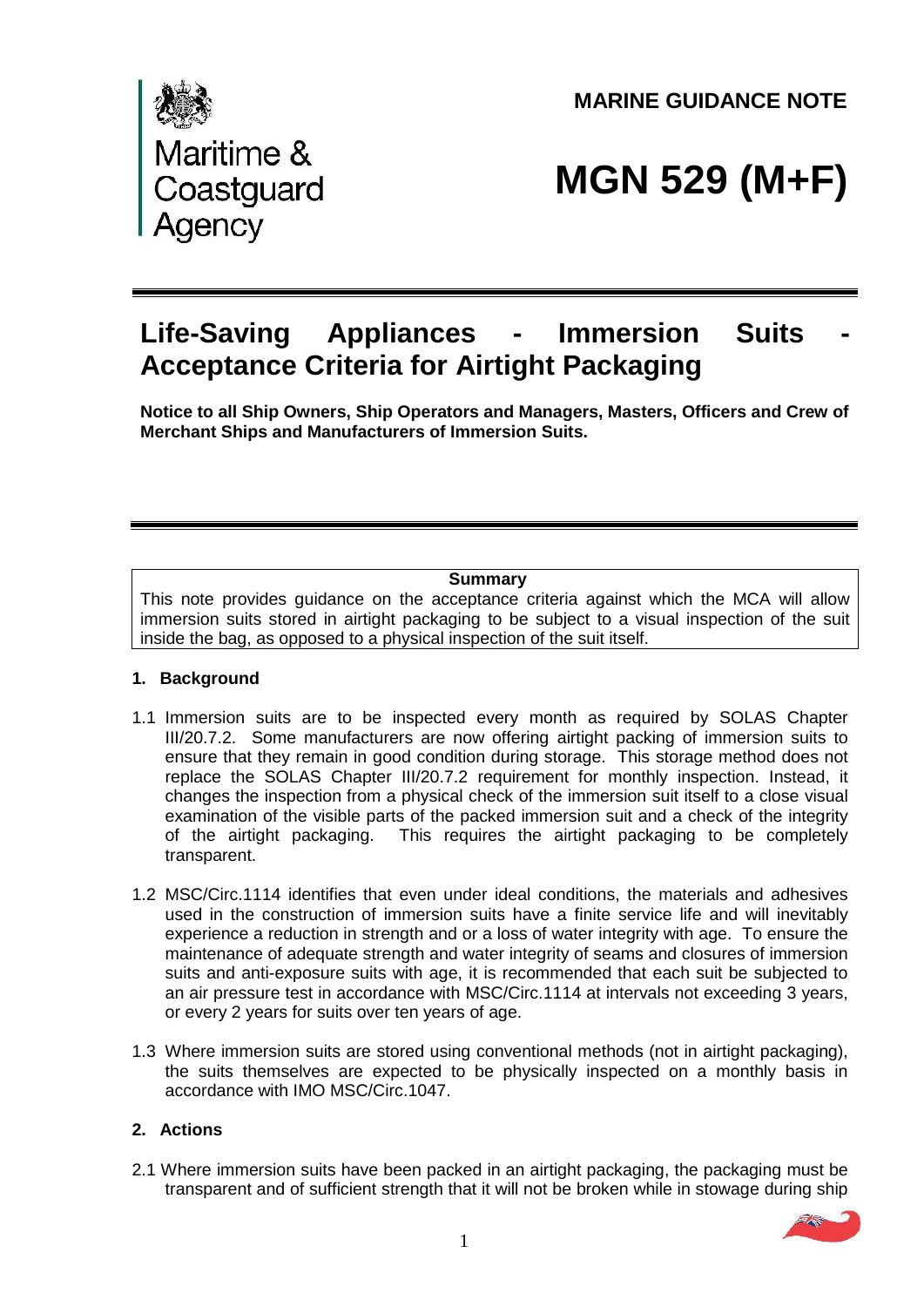operations. The airtight packaging must also be capable of being opened without damaging the suit and with minimal effort e.g. have a pre-cut V for opening. If this has been met, then the following will be accepted in lieu of complying with MSC/Circ.1047:

- a. Monthly onboard inspections of the airtight packaging in line with the manufacturer's recommendations (and a basic check of the visible portions of the packaged suit).
- b. If faults or damages are found with airtight packaging during an inspection or the suit has obviously been damaged while still within the packaging, the immersion suit should be removed from its packaging and inspected in accordance with MSC/Circ.1047.
- c. Should there be any doubt as to the condition of the inside of the airtight packaging or the state of the immersion suit contained within, then the suit should be removed from its packaging and inspected in accordance with MSC/Circ.1047.
- d. If inspection in accordance with MSC/Circ.1047 shows defect in packaged immersion suits, then a sample of a further 25% of the packaged immersion suits should be removed from their packaging and inspected in accordance with MSC/Circ.1047. Any further faulty suits should result in the inspection of all suits according to MSC/Circ.1047.
- e. The vessel must ensure that, once opened, there is sufficient suitable storage space for the open suits.
- f. There should be a suitable number of immersion suits not kept in airtight packaging to be used during drills, the number of which should be identified and documented in the vessels Safety Management System.
- g. During a survey or inspection the surveyor may request to open the airtight packaging on any number of suits to his satisfaction, provided an inspection in accordance with 21(d) warrants such measures.
- 2.2 Notwithstanding paragraph 2.1 above:
- a. The air pressure test required by MSC/Circ. 1114 should be conducted at every required service by an authorized service station at 3 years intervals, after which the suit must be re-bagged, providing the airtight bag sealing is checked by ship personnel at least annually and found to be intact. It is also recommended that, whenever possible, inspections, as required by MSC/Circ. 1047 be carried out at the same time.
- b. Any immersion suits over 10 years of age should be serviced annually at an authorized service stations.